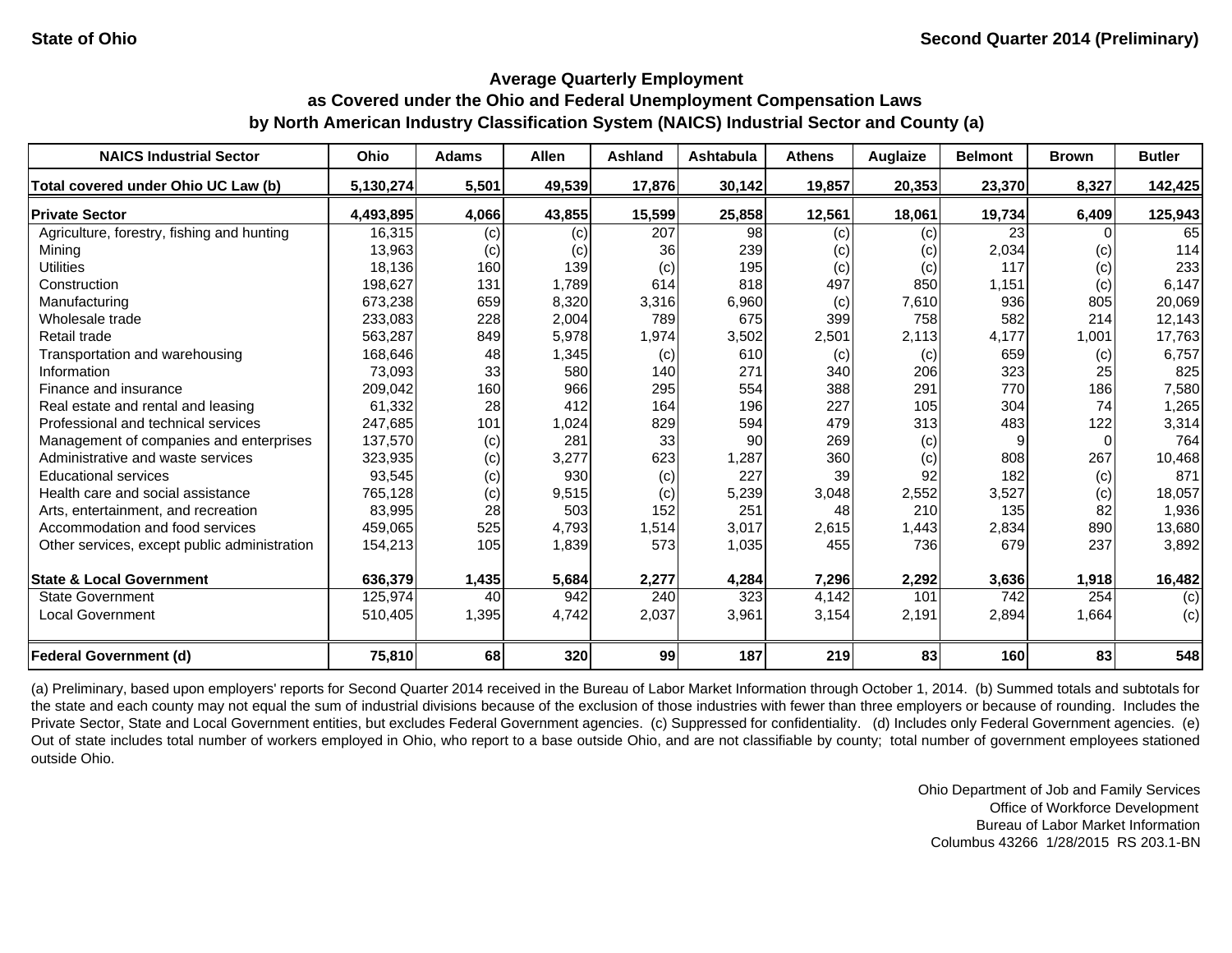| <b>NAICS Industrial Sector</b>               | Carroll  | Champaign | <b>Clark</b> | <b>Clermont</b> | <b>Clinton</b> | <b>Columbiana</b> | Coshocton | Crawford | Cuyahoga | <b>Darke</b> |
|----------------------------------------------|----------|-----------|--------------|-----------------|----------------|-------------------|-----------|----------|----------|--------------|
| Total covered under Ohio UC Law (b)          | 6,860    | 10,499    | 48,873       | 55,043          | 15,665         | 30,179            | 10,883    | 13,735   | 695,338  | 18,166       |
| <b>Private Sector</b>                        | 5,892    | 8,682     | 42,277       | 48,190          | 13,477         | 25,868            | 9,381     | 11,942   | 618,736  | 16,028       |
| Agriculture, forestry, fishing and hunting   | 27       | (c)       | 439          | (c)             | (c)            | 139               | 68        | (c)      | 271      | (c)          |
| Mining                                       | 218      | (c)       | 52           | (c)             | (c)            | 240               | 91        | (c)      | 293      | (c)          |
| <b>Utilities</b>                             | 45       | (c)       | (c)          | 354             | (c)            | 119               | 303       | (c)      | 1,406    | 49           |
| Construction                                 | 652      | 266       | 1,072        | 3,022           | 237            | 1,125             | 218       | 394      | 20,584   | 875          |
| Manufacturing                                | 1,409    | 3,626     | 6,579        | 5,543           | 3,286          | 5,924             | 2,461     | 3,171    | 69,763   | 4,524        |
| Wholesale trade                              | 184      | 485       | (c)          | 2,303           | (c)            | 927               | 138       | 545      | 32,614   | 588          |
| Retail trade                                 | 754      | 997       | 5,599        | 9,392           | 1,617          | 4,207             | 1,310     | 1,310    | 62.756   | 1,978        |
| Transportation and warehousing               | 329      | (c)       | 2,932        | 2,108           | 2,454          | 1,014             | 311       | (c)      | 19,552   | 1,085        |
| Information                                  | 37       | 67        | 197          | 1,104           | 258            | 147               | 61        | 57       | 12,348   | 101          |
| Finance and insurance                        | 100      | 207       | 3,466        | 2,991           | 371            | 581               | 237       | 588      | 36,963   | 586          |
| Real estate and rental and leasing           | 45       | 60        | 488          | 885             | 148            | 295               | 68        | 64       | 13,626   | 97           |
| Professional and technical services          | 147      | (c)       | 875          | 2,201           | 169            | 428               | (c)       | 579      | 44,257   | (c)          |
| Management of companies and enterprises      | $\Omega$ | (c)       | 1,064        | 324             | 192            | 128               | (c)       | (c)      | 21,523   | (c)          |
| Administrative and waste services            | 303      | 293       | 2,520        | 2.872           | 545            | 1,515             | 997       | (c)      | 47.063   | 479          |
| <b>Educational services</b>                  | $\Omega$ | (c)       | 764          | 495             | (c)            | 170               | 66        | (c)      | 19,868   | 47           |
| Health care and social assistance            | 619      | (c)       | 7,624        | 5,549           | (c)            | 5,195             | 1,657     | (c)      | 126,780  | 2,643        |
| Arts, entertainment, and recreation          | 105      | 131       | 486          | 911             | 85             | 291               | 130       | 94       | 13,026   | 306          |
| Accommodation and food services              | 697      | 711       | 4,648        | 6,272           | 1,136          | 2,444             | 766       | 1,157    | 55,355   | 1,051        |
| Other services, except public administration | 218      | 329       | 1,786        | 1,766           | 286            | 979               | 277       | 386      | 20,688   | 583          |
| <b>State &amp; Local Government</b>          | 968      | 1,817     | 6,596        | 6,853           | 2,188          | 4,311             | 1,502     | 1,793    | 76,602   | 2,138        |
| <b>State Government</b>                      | 31       | 46        | 153          | 709             | 148            | 339               | 47        | 130      | 4,070    | 40           |
| <b>Local Government</b>                      | 937      | 1,771     | 6,443        | 6,144           | 2,040          | 3,972             | 1,455     | 1,663    | 72,532   | 2,098        |
| <b>Federal Government (d)</b>                | 44       | 64        | 543          | 286             | 122            | 580               | 70        | 85       | 15,619   | 105          |

(a) Preliminary, based upon employers' reports for Second Quarter 2014 received in the Bureau of Labor Market Information through October 1, 2014. (b) Summed totals and subtotals for the state and each county may not equal the sum of industrial divisions because of the exclusion of those industries with fewer than three employers or because of rounding. Includes the Private Sector, State and Local Government entities, but excludes Federal Government agencies. (c) Suppressed for confidentiality. (d) Includes only Federal Government agencies. (e) Out of state includes total number of workers employed in Ohio, who report to a base outside Ohio, and are not classifiable by county; total number of government employees stationed outside Ohio.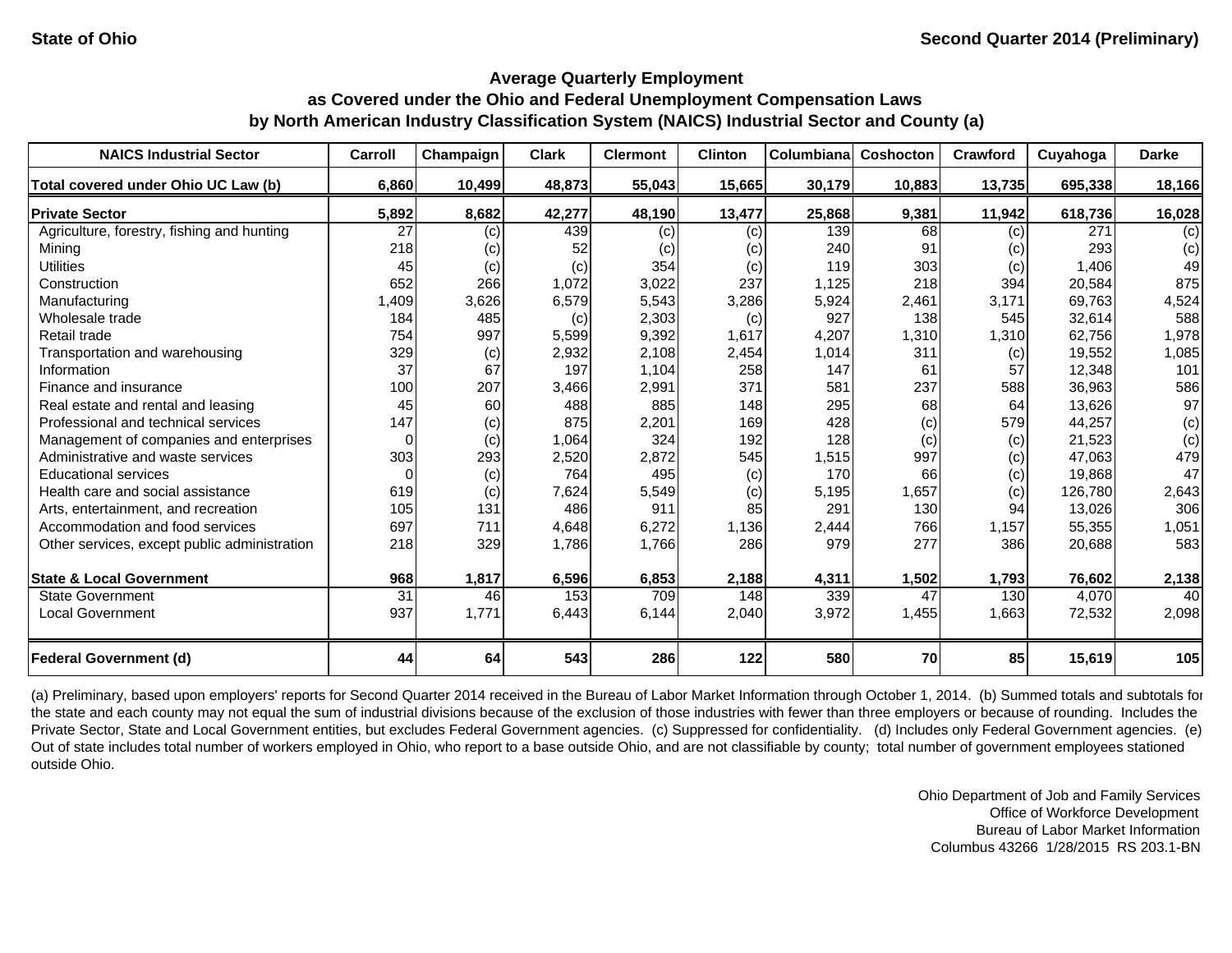| <b>NAICS Industrial Sector</b>               | <b>Defiance</b> | <b>Delaware</b> | Erie   | <b>Fairfield</b> | <b>Fayette</b> | <b>Franklin</b> | <b>Fulton</b> | <b>Gallia</b> | Geauga | Greene |
|----------------------------------------------|-----------------|-----------------|--------|------------------|----------------|-----------------|---------------|---------------|--------|--------|
| Total covered under Ohio UC Law (b)          | 15,990          | 82,322          | 37,689 | 41,455           | 11,219         | 691,515         | 17,713        | 10,886        | 33,821 | 55,384 |
| <b>Private Sector</b>                        | 14,015          | 75,073          | 32,948 | 35,046           | 9,510          | 590,917         | 15,180        | 9,175         | 29,819 | 46,545 |
| Agriculture, forestry, fishing and hunting   | 89              | (c)             | (c)    | 49               | 107            | 393             | (c)           | (c)           | (c)    | (c)    |
| Mining                                       |                 | (c)             | (c)    | 44               |                | 347             | (c)           | (c)           | (c)    | (c)    |
| <b>Utilities</b>                             | (c)             | 149             | (c)    | 229              | (c)            | 2,127           | (c)           | 789           | (c)    | (c)    |
| Construction                                 | 395             | 3,046           | 874    | 1,893            | 260            | 22,838          | 734           | 168           | 2,107  | 1,345  |
| Manufacturing                                | 4,025           | 5,979           | 6,180  | 4,076            | 1,644          | 35,686          | 6,147         | 585           | 7,032  | 3,341  |
| Wholesale trade                              | (c)             | 2,434           | 831    | 1,204            | (c)            | 27,829          | 789           | 142           | 1,828  | 960    |
| Retail trade                                 | 2,413           | 11,041          | 4,639  | 6,767            | 2,594          | 68,906          | 1,707         | 1,482         | 4,496  | 9,648  |
| Transportation and warehousing               | 493             | 2,718           | (c)    | 763              | 1,106          | 33,814          | (c)           | 291           | (c)    | (c)    |
| Information                                  | 206             | 670             | 320    | 249              | 39             | 15,579          | 93            | 93            | 122    | 669    |
| Finance and insurance                        | 598             | 5,597           | 620    | 773              | 465            | 44,759          | 211           | 358           | 659    | 1,440  |
| Real estate and rental and leasing           | 68              | 809             | 288    | 351              | 57             | 10,512          | 71            | 40            | 228    | 536    |
| Professional and technical services          | 183             | 5,791           | 477    | 910              | 129            | 44,170          | (c)           | (c)           | 1,109  | 7,466  |
| Management of companies and enterprises      | 82              | (c)             | 157    | 184              | $\Omega$       | 23,393          | (c)           | (c)           | 222    | 216    |
| Administrative and waste services            | 602             | (c)             | 968    | 3,634            | 262            | 56,380          | 495           | 306           | 1,983  | 2,339  |
| <b>Educational services</b>                  | (c)             | 1,272           | 317    | 333              | (c)            | 13,891          | 77            | (c)           | 600    | 1,608  |
| Health care and social assistance            | (c)             | 6,508           | 5,019  | 6,444            | (c)            | 97,838          | 1,852         | (c)           | 4,065  | 6,561  |
| Arts, entertainment, and recreation          | 110             | 3,335           | 3,925  | 582              | 134            | 10,011          | 403           | 33            | 600    | 645    |
| Accommodation and food services              | 1,506           | 9,280           | 6,079  | 5,172            | 968            | 61,034          | 1,250         | 982           | 2,547  | 7,304  |
| Other services, except public administration | 612             | 2,181           | 848    | 1,389            | 170            | 21,409          | 322           | 315           | 1,341  | 1,308  |
| <b>State &amp; Local Government</b>          | 1,975           | 7,249           | 4,741  | 6,409            | 1,709          | 100,598         | 2,533         | 1,711         | 4,002  | 8,839  |
| <b>State Government</b>                      | 78              | 434             | 1,043  | 862              | 42             | 50,208          | 102           | 327           | 283    | (c)    |
| <b>Local Government</b>                      | 1,897           | 6,815           | 3,698  | 5,547            | 1,667          | 50,390          | 2,431         | 1,384         | 3,719  | (c)    |
| <b>Federal Government (d)</b>                | 83              | 207             | 304    | 230              | 48             | 12,473          | 91            | 74            | 96     | 13,482 |

(a) Preliminary, based upon employers' reports for Second Quarter 2014 received in the Bureau of Labor Market Information through October 1, 2014. (b) Summed totals and subtotals for the state and each county may not equal the sum of industrial divisions because of the exclusion of those industries with fewer than three employers or because of rounding. Includes the Private Sector, State and Local Government entities, but excludes Federal Government agencies. (c) Suppressed for confidentiality. (d) Includes only Federal Government agencies. (e) Out of state includes total number of workers employed in Ohio, who report to a base outside Ohio, and are not classifiable by county; total number of government employees stationed outside Ohio.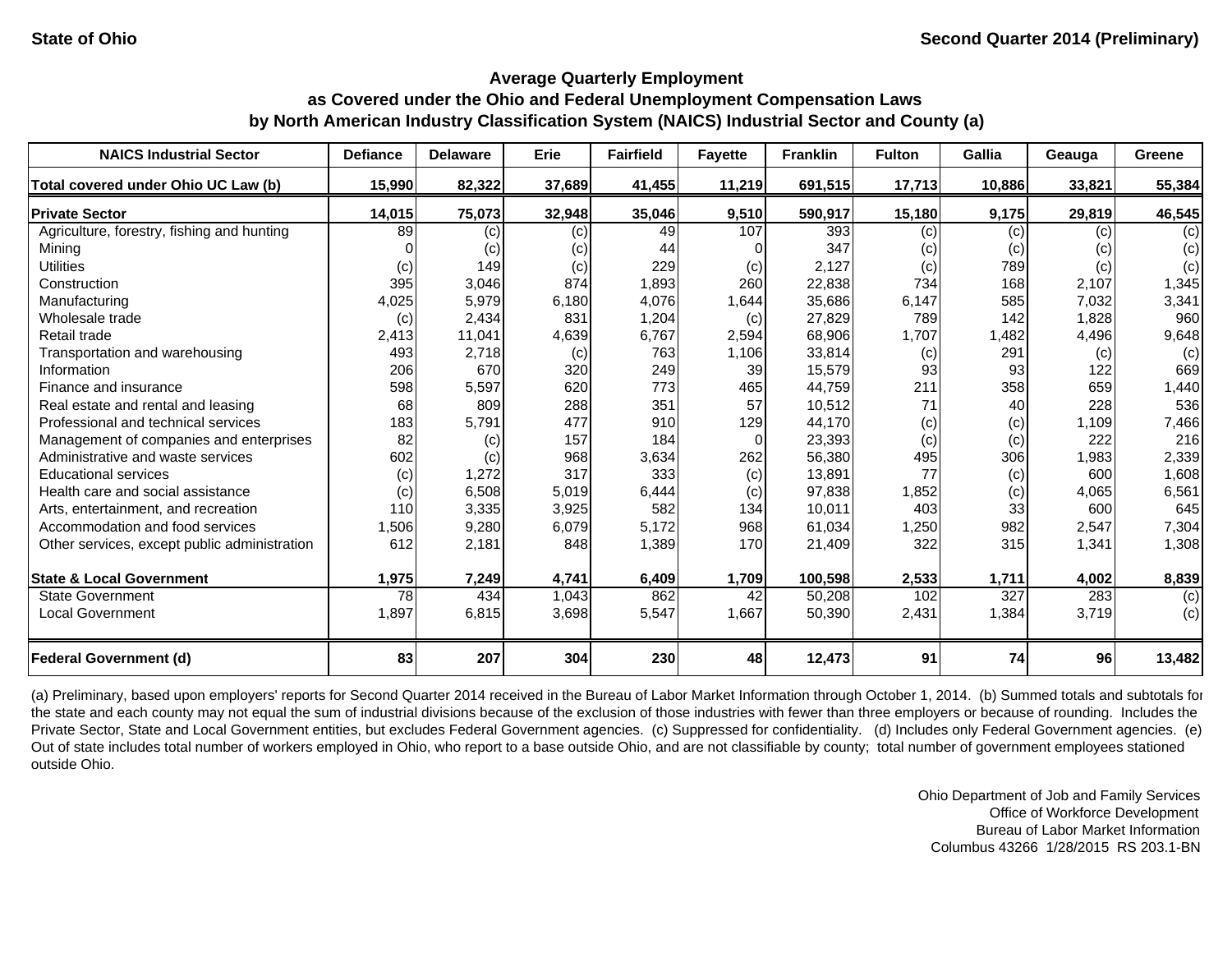| <b>NAICS Industrial Sector</b>               | <b>Guernsey</b> | <b>Hamilton</b> | <b>Hancock</b> | <b>Hardin</b>   | <b>Harrison</b> | Henry  | Highland | <b>Hocking</b> | <b>Holmes</b> | Huron  |
|----------------------------------------------|-----------------|-----------------|----------------|-----------------|-----------------|--------|----------|----------------|---------------|--------|
| Total covered under Ohio UC Law (b)          | 15,055          | 493,382         | 43,528         | 8,435           | 4,061           | 10,828 | 10,423   | 6,472          | 18,037        | 19,947 |
| <b>Private Sector</b>                        | 12,815          | 451,490         | 40,354         | 6,974           | 3,355           | 8,769  | 7,954    | 4,693          | 16,498        | 17,555 |
| Agriculture, forestry, fishing and hunting   | (c)             | 243             | (c)            | 183             | 12              | (c)    | 34       | (c)            | 211           | (c)    |
| Mining                                       | (c)             | 144             | (c)            |                 | 553             | (c)    | 40       | (c)            | 90            | (c)    |
| <b>Utilities</b>                             | 50              | 1,063           | 86             | 47              | 139             | (c)    | 60       | 11             | (c)           | (c)    |
| Construction                                 | 794             | 20,174          | 1,080          | 147             | 431             | 688    | 262      | 280            | 2,041         | 1,447  |
| Manufacturing                                | 2,896           | 48,077          | 11,978         | 1,988           | 389             | 2,903  | 2,090    | 870            | 6,885         | 5,584  |
| Wholesale trade                              | 341             | 22,468          | 1,511          | 218             | 272             | (c)    | 222      | 59             | 861           | (c)    |
| Retail trade                                 | 1,975           | 42,669          | 4,992          | 889             | 333             | 968    | 1,554    | 757            | 2,086         | 2,086  |
| Transportation and warehousing               | 342             | 11,048          | 2,420          | 232             | 89              | 424    | 160      | 39             | (c)           | 789    |
| Information                                  | 97              | 8,281           | 367            | 56              | (c)             | 108    | 76       | 55             | 92            | 195    |
| Finance and insurance                        | 226             | 25,435          | 591            | 213             | 59              | 245    | 376      | 251            | 363           | 425    |
| Real estate and rental and leasing           | 70              | 6,664           | 343            | 49              | 74              | 67     | 67       | 104            | 40            | 123    |
| Professional and technical services          | 323             | 37,391          | 1,183          | 122             | 93              | (c)    | (c)      | 84             | 292           | 309    |
| Management of companies and enterprises      | 71              | 32,313          | 2,635          | $\Omega$        | (c)             | (c)    | (c)      | $\Omega$       | (c)           | 181    |
| Administrative and waste services            | 440             | 30,733          | 2,012          | 74              | (c)             | 199    | 306      | 158            | (c)           | 304    |
| <b>Educational services</b>                  | 57              | 11,025          | 999            | (c)             | $\Omega$        | 36     | 50       | 34             | (c)           | 256    |
| Health care and social assistance            | 2,422           | 84,350          | 4,776          | (c)             | 504             | 1,560  | 1,210    | 566            | (c)           | 2,416  |
| Arts, entertainment, and recreation          | 55              | 11,530          | 299            | 68              | 60              | 35     | 72       | 47             | 148           | 191    |
| Accommodation and food services              | 1,711           | 42,641          | 3.768          | 846             | 204             | 614    | 986      | 1,030          | 1,227         | 1,513  |
| Other services, except public administration | 371             | 15,241          | 1,238          | 184             | (c)             | 448    | 245      | 208            | 249           | 614    |
| <b>State &amp; Local Government</b>          | 2,240           | 41,892          | 3,174          | 1,461           | 706             | 2,059  | 2,469    | 1,779          | 1,539         | 2,392  |
| <b>State Government</b>                      | 507             | 7,816           | 174            | 39 <sub>l</sub> | 45              | 46     | 97       | 302            | 35            | 77     |
| <b>Local Government</b>                      | 1,733           | 34,076          | 3,000          | 1,422           | 661             | 2,013  | 2,372    | 1,477          | 1,504         | 2,315  |
| <b>Federal Government (d)</b>                | 114             | 8,507           | 151            | 74              | 50              | 66     | 91       | 46             | 62            | 136    |

(a) Preliminary, based upon employers' reports for Second Quarter 2014 received in the Bureau of Labor Market Information through October 1, 2014. (b) Summed totals and subtotals for the state and each county may not equal the sum of industrial divisions because of the exclusion of those industries with fewer than three employers or because of rounding. Includes the Private Sector, State and Local Government entities, but excludes Federal Government agencies. (c) Suppressed for confidentiality. (d) Includes only Federal Government agencies. (e) Out of state includes total number of workers employed in Ohio, who report to a base outside Ohio, and are not classifiable by county; total number of government employees stationed outside Ohio.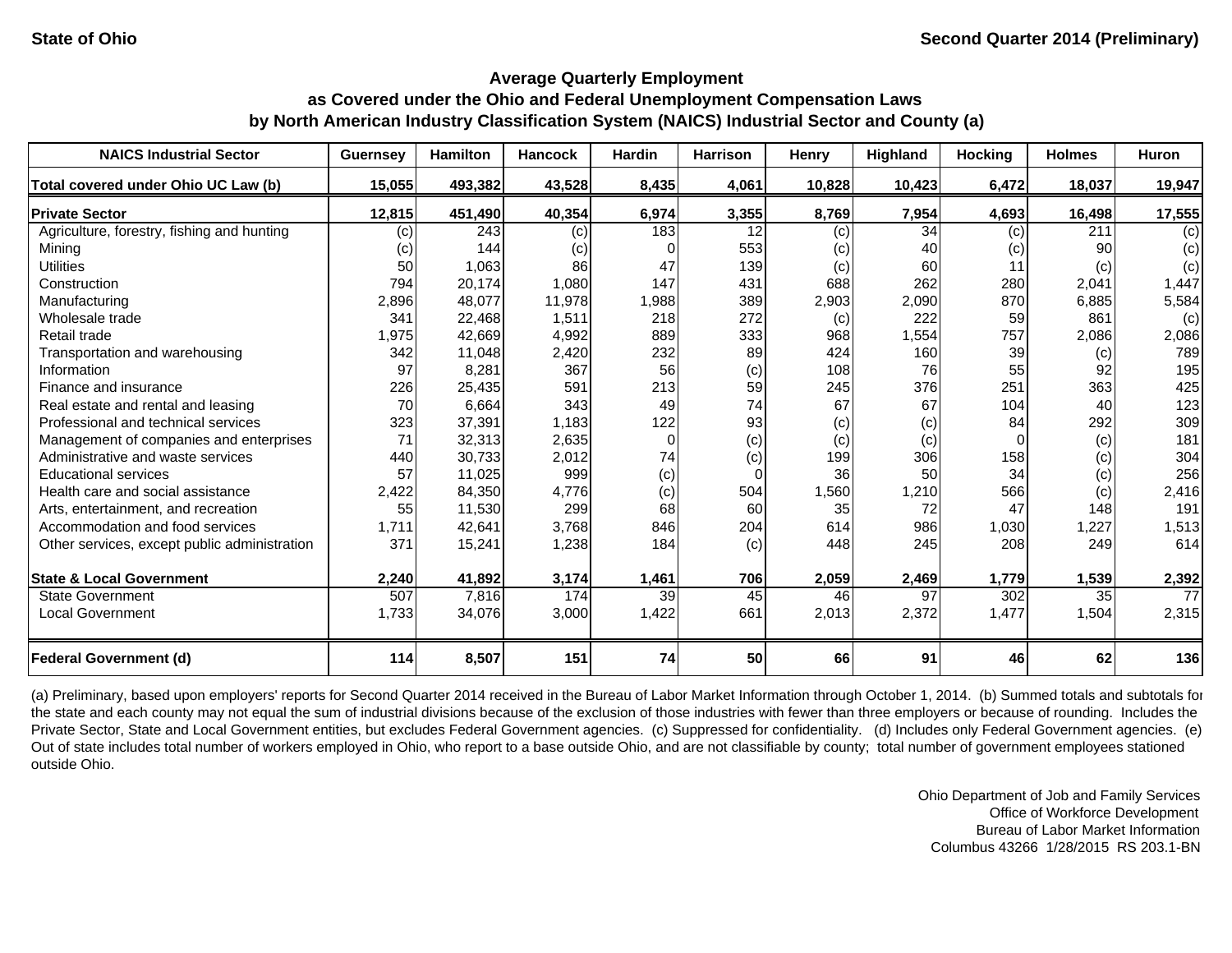| <b>NAICS Industrial Sector</b>               | <b>Jackson</b> | <b>Jefferson</b> | Knox   | Lake   | Lawrence | Lickina | Logan  | Lorain | Lucas   | <b>Madison</b> |
|----------------------------------------------|----------------|------------------|--------|--------|----------|---------|--------|--------|---------|----------------|
| Total covered under Ohio UC Law (b)          | 10,263         | 21,132           | 20,435 | 94,841 | 12,422   | 51,677  | 19,173 | 95,774 | 203,751 | 14,573         |
| <b>Private Sector</b>                        | 8,791          | 18,002           | 17,725 | 83,529 | 9,650    | 44,464  | 17,037 | 81,326 | 179,338 | 11,562         |
| Agriculture, forestry, fishing and hunting   | 56             | (c)              | 120    | 1,159  |          | 655     | 107    | 995    | 336     | 207            |
| Mining                                       | 117            | (c)              | 91     | 251    |          | 108     | 33     | 35     | 116     | $\Omega$       |
| <b>Utilities</b>                             | (c)            | 852              | 49     | 1,158  | 83       | 198     | 33     | 309    | 406     | $\Omega$       |
| Construction                                 | 404            | (c)              | 810    | 3,856  | 881      | 2,494   | 551    | 4,101  | 8,354   | 408            |
| Manufacturing                                | 3,206          | 1,072            | 4,755  | 20,906 | 589      | 6,766   | 5,006  | 17,507 | 22,850  | 3,335          |
| Wholesale trade                              | 188            | 474              | 405    | 3,839  | 252      | 1,562   | 701    | 3,248  | 7,139   | 445            |
| Retail trade                                 | 1,427          | 3,106            | 2,198  | 12,657 | 1,943    | 7,090   | 1,611  | 12,634 | 23,689  | 1,336          |
| Transportation and warehousing               | (c)            | 1,301            | 262    | 1,215  | 679      | 1,495   | 1,763  | 2,111  | 6,195   | 1,786          |
| Information                                  | 70             | 415              | 153    | 657    | 68       | 353     | 80     | 703    | 2,598   | 47             |
| Finance and insurance                        | 281            | 413              | 356    | 1,541  | 280      | 2,441   | 289    | 2,276  | 5,215   | 159            |
| Real estate and rental and leasing           | 56             | 224              | 122    | 884    | 123      | 428     | 167    | 857    | 2,244   | 100            |
| Professional and technical services          | 113            | 240              | 401    | 2,827  | 174      | 1,797   | 700    | 2,154  | 9,080   | (c)            |
| Management of companies and enterprises      | 36             | 18               | 122    | 1,052  | 71       | 1,146   | 85     | 1,267  | 4,028   | (c)            |
| Administrative and waste services            | 389            | 829              | 1,194  | 4,987  | 327      | 2,223   | 2,069  | 5,173  | 15,272  | 710            |
| <b>Educational services</b>                  | 51             | (c)              | 1,223  | 1,746  | 80       | 835     | 14     | 2,437  | 3,606   | (c)            |
| Health care and social assistance            | 1,177          | (c)              | 2,948  | 11,018 | 2,598    | 6,734   | 1,913  | 12,752 | 38,307  | (c)            |
| Arts, entertainment, and recreation          | 26             | 244              | 210    | 1,237  | 25       | 650     | 126    | 1,199  | 4,377   | 49             |
| Accommodation and food services              | 824            | 1,827            | 1,772  | 9,465  | 1,135    | 5,548   | 1,261  | 8,621  | 18,956  | 1,077          |
| Other services, except public administration | 290            | 694              | 536    | 3,073  | 342      | 1,942   | 526    | 2,949  | 6,569   | 148            |
| <b>State &amp; Local Government</b>          | 1,472          | 3,130            | 2,710  | 11,312 | 2,772    | 7,213   | 2,136  | 14,448 | 24,413  | 3,011          |
| <b>State Government</b>                      | 141            | 66               | 308    | 107    | 342      | 752     | 80     | 1,108  | 6,598   | 1,288          |
| <b>Local Government</b>                      | 1,331          | 3,064            | 2,402  | 11,205 | 2,430    | 6,461   | 2,056  | 13,340 | 17,815  | 1,723          |
| <b>Federal Government (d)</b>                | 68             | 160              | 98     | 450    | 121      | 347     | 115    | 1,083  | 1,868   | 71             |

(a) Preliminary, based upon employers' reports for Second Quarter 2014 received in the Bureau of Labor Market Information through October 1, 2014. (b) Summed totals and subtotals for the state and each county may not equal the sum of industrial divisions because of the exclusion of those industries with fewer than three employers or because of rounding. Includes the Private Sector, State and Local Government entities, but excludes Federal Government agencies. (c) Suppressed for confidentiality. (d) Includes only Federal Government agencies. (e) Out of state includes total number of workers employed in Ohio, who report to a base outside Ohio, and are not classifiable by county; total number of government employees stationed outside Ohio.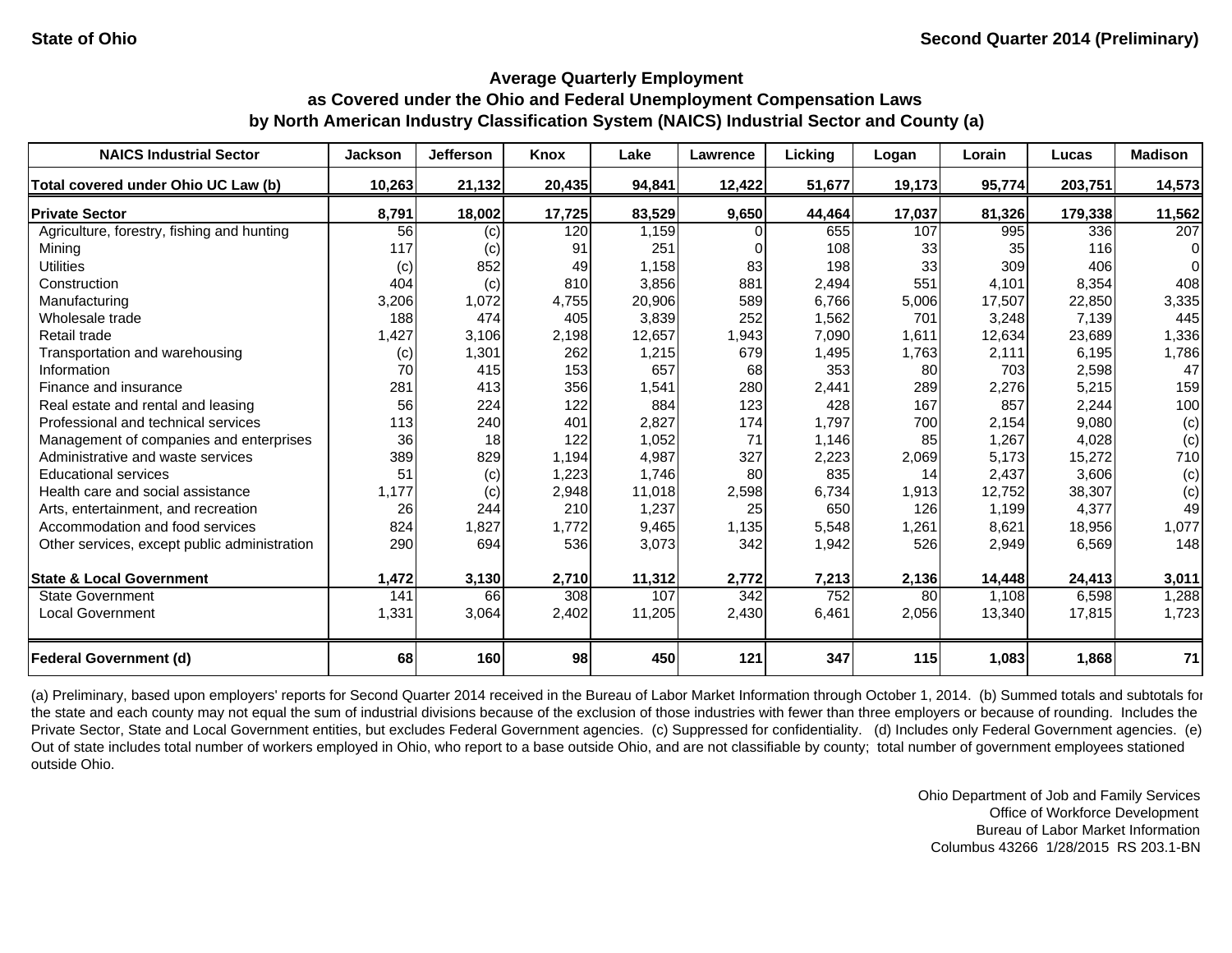| <b>NAICS Industrial Sector</b>               | <b>Mahoning</b> | <b>Marion</b> | <b>Medina</b> | <b>Meigs</b> | <b>Mercer</b> | Miami  | <b>Monroe</b> | <b>Montgomery</b> | Morgan | <b>Morrow</b> |
|----------------------------------------------|-----------------|---------------|---------------|--------------|---------------|--------|---------------|-------------------|--------|---------------|
| Total covered under Ohio UC Law (b)          | 97,033          | 23,707        | 59,173        | 3,513        | 18,805        | 40,184 | 3,133         | 242,133           | 2,563  | 4,886         |
| <b>Private Sector</b>                        | 84,737          | 20,075        | 52,449        | 2,467        | 16,219        | 35,495 | 2,411         | 214,305           | 1,922  | 3,351         |
| Agriculture, forestry, fishing and hunting   | 156             | (c)           | 204           | 71           | (c)           | (c)    | 49            | 256               | (c)    | 33            |
| Mining                                       | 188             | (c)           | 23            | 140          | (c)           | (c)    | 217           | 27                | (c)    | 13            |
| <b>Utilities</b>                             | 339             | 96            | (c)           | (c)          | (c)           | (c)    | (c)           | 878               | (c)    | (c)           |
| Construction                                 | 4,735           | 565           | 3,337         | 222          | 936           | 1,588  | 412           | 8,226             | 52     | 191           |
| Manufacturing                                | 9,240           | 5,903         | 8,757         | 162          | 6,099         | 9,910  | 80            | 25,440            | 467    | 889           |
| Wholesale trade                              | 4,631           | 703           | 2,968         | 45           | (c)           | (c)    | (c)           | 8,691             | (c)    | 124           |
| Retail trade                                 | 12,414          | 2,857         | 8,358         | 592          | 2,094         | 4,963  | 399           | 24,075            | 315    | 570           |
| Transportation and warehousing               | 3,290           | 540           | (c)           | (c)          | 924           | 2,081  | 210           | 8,024             |        | (c)           |
| Information                                  | 930             | 479           | 325           | (c)          | 167           | 94     | 15            | 7,297             | 23     | 17            |
| Finance and insurance                        | 2,052           | 352           | 1,015         | 125          | 600           | 735    | 165           | 10,329            | 84     | 71            |
| Real estate and rental and leasing           | 880             | 317           | 695           | 14           | 83            | 229    | 10            | 3,020             | 17     | 39            |
| Professional and technical services          | 2,857           | 282           | 2,072         | (c)          | (c)           | (c)    | 42            | 12,101            | (c)    | (c)           |
| Management of companies and enterprises      | 1,357           | 106           | 2,958         | (c)          | (c)           | (c)    | $\Omega$      | 4,031             | (c)    | (c)           |
| Administrative and waste services            | 8,797           | 890           | 2,816         | 82           | 330           | 2,472  | 55            | 15,269            | 41     | 90            |
| <b>Educational services</b>                  | 1,041           | 78            | 462           | (c)          | 47            | 182    | (c)           | 6.040             |        | (c)           |
| Health care and social assistance            | 17,400          | 3,938         | 6,837         | (c)          | 1,578         | 3,974  | (c)           | 47,534            | 375    | (c)           |
| Arts, entertainment, and recreation          | 1,152           | 130           | 1,158         | $\Omega$     | 93            | 322    | (c)           | 2,894             | (c)    | 82            |
| Accommodation and food services              | 10,309          | 2,028         | 5,852         | 360          | 1,218         | 3,946  | (c)           | 22,878            | (c)    | 439           |
| Other services, except public administration | 2,967           | 665           | 1,643         | (c)          | 665           | 1,347  | 123           | 7,294             | 32     | 95            |
| <b>State &amp; Local Government</b>          | 12,296          | 3,632         | 6,724         | 1,046        | 2,586         | 4,689  | 722           | 27,828            | 641    | 1,535         |
| <b>State Government</b>                      | 2,620           | 685           | 116           | 40           | 140           | 121    | 34            | 1,392             | 56     | 67            |
| <b>Local Government</b>                      | 9,676           | 2,947         | 6,608         | 1,006        | 2,446         | 4,568  | 688           | 26,436            | 585    | 1,468         |
| <b>Federal Government (d)</b>                | 1,159           | 109           | 272           | 65           | 94            | 178    | 47            | 4,137             | 40     | 48            |

(a) Preliminary, based upon employers' reports for Second Quarter 2014 received in the Bureau of Labor Market Information through October 1, 2014. (b) Summed totals and subtotals for the state and each county may not equal the sum of industrial divisions because of the exclusion of those industries with fewer than three employers or because of rounding. Includes the Private Sector, State and Local Government entities, but excludes Federal Government agencies. (c) Suppressed for confidentiality. (d) Includes only Federal Government agencies. (e) Out of state includes total number of workers employed in Ohio, who report to a base outside Ohio, and are not classifiable by county; total number of government employees stationed outside Ohio.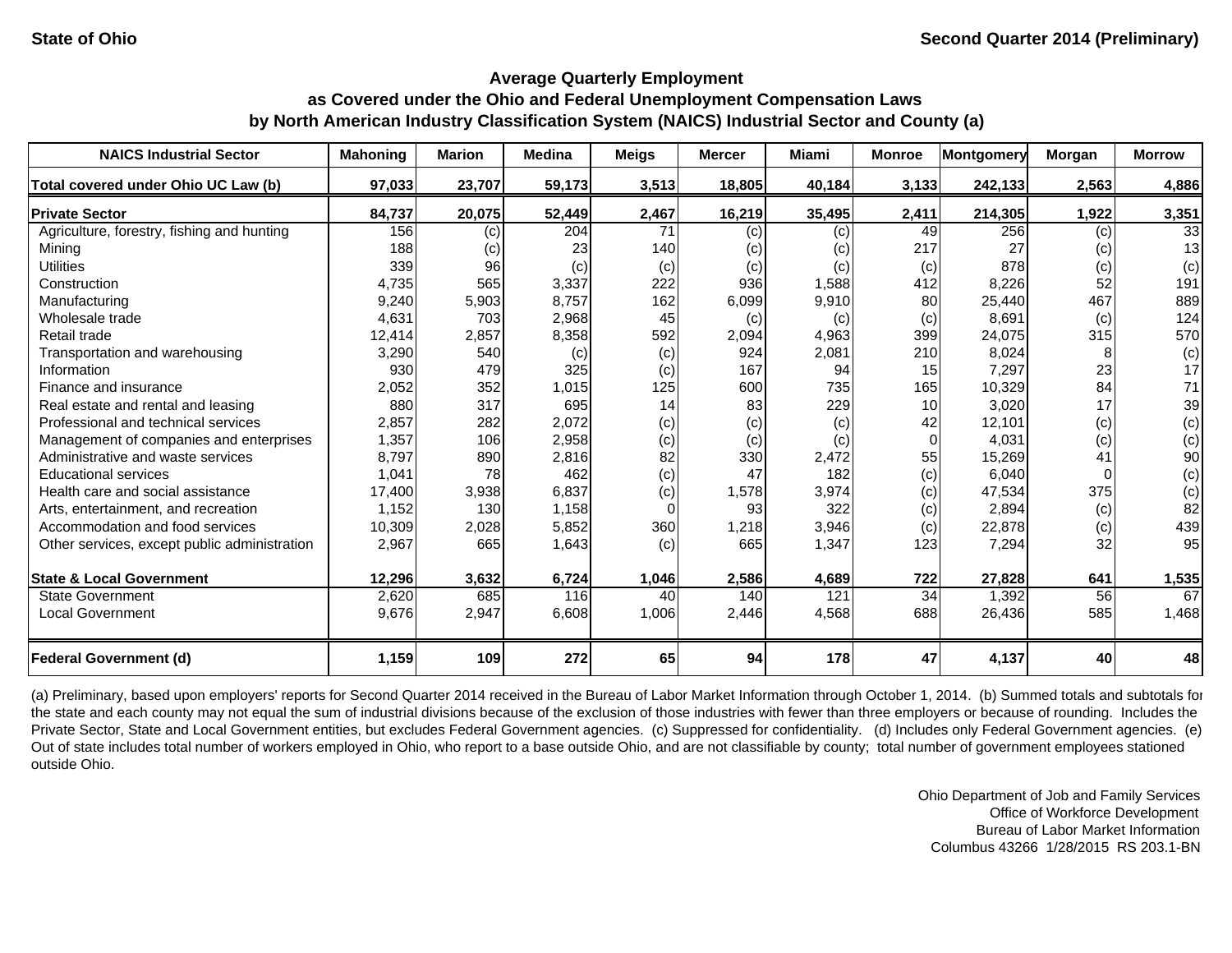| <b>NAICS Industrial Sector</b>               | <b>Muskingum</b> | <b>Noble</b> | <b>Ottawa</b> | <b>Paulding</b> | Perry | Pickaway | <b>Pike</b> | Portage | <b>Preble</b> | <b>Putnam</b> |
|----------------------------------------------|------------------|--------------|---------------|-----------------|-------|----------|-------------|---------|---------------|---------------|
| Total covered under Ohio UC Law (b)          | 32,003           | 3,288        | 14,282        | 4,826           | 5,881 | 13,619   | 9,082       | 53,633  | 10,465        | 11,481        |
| <b>Private Sector</b>                        | 26,907           | 2,373        | 12,188        | 3,789           | 4,351 | 9,863    | 7,691       | 42,654  | 8,635         | 9,855         |
| Agriculture, forestry, fishing and hunting   | 24               |              | (c)           | 487             | 18    | (c)      | (c)         | 153     | (c)           | (c)           |
| Mining                                       | 460              | 338          | (c)           | 18              | 174   | (c)      | (c)         | 200     | (c)           | (c)           |
| <b>Utilities</b>                             | 207              | (c)          | (c)           | (c)             | 29    | 35       | (c)         | (c)     | (c)           | (c)           |
| Construction                                 | 881              | 255          | 537           | 118             | 355   | 639      | 520         | 1,885   | 293           | 914           |
| Manufacturing                                | 2,793            | 209          | 2,222         | 1,413           | 741   | 2,439    | 723         | 9,963   | 3,078         | 3,424         |
| Wholesale trade                              | 782              | 115          | (c)           | 158             | 251   | 272      | (c)         | 3,238   | 328           | 433           |
| Retail trade                                 | 5,073            | 341          | 1,653         | 436             | 670   | 1,466    | 961         | 6,451   | 1,445         | 1,078         |
| Transportation and warehousing               | 1,518            | (c)          | 374           | (c)             | 68    | 359      | 153         | (c)     | (c)           | (c)           |
| Information                                  | 632              | 13           | 68            | 24              | 24    | 91       | 27          | 305     | 23            | 44            |
| Finance and insurance                        | 732              | 95           | 295           | 98              | 154   | 279      | 199         | 695     | 196           | 275           |
| Real estate and rental and leasing           | 222              |              | 126           | 18              | 16    | 90       | 45          | 569     | 71            | 30            |
| Professional and technical services          | 540              | 100          | (c)           | 62              | 112   | (c)      | (c)         | 1,344   | (c)           | 197           |
| Management of companies and enterprises      | 159              | (c)          | (c)           | $\Omega$        | 18    | (c)      | (c)         | 951     | (c)           | 0             |
| Administrative and waste services            | 1,329            | (c)          | 242           | 54              | 168   | 604      | 1,951       | 1,804   | 333           | 407           |
| <b>Educational services</b>                  | (c)              |              | 55            | (c)             | (c)   | (c)      | (c)         | 601     | (c)           | 131           |
| Health care and social assistance            | (c)              | 346          | 1,678         | (c)             | (c)   | (c)      | (c)         | 5,366   | (c)           | 1,001         |
| Arts, entertainment, and recreation          | 337              | (c)          | 742           | (c)             | 44    | 130      | (c)         | 887     | 49            | 116           |
| Accommodation and food services              | 3,220            | (c)          | 2,413         | (c)             | 508   | 1,191    | (c)         | 5,582   | 952           | 786           |
| Other services, except public administration | 1,182            | 85           | 431           | 109             | 145   | 282      | 140         | 1,473   | 326           | 472           |
| <b>State &amp; Local Government</b>          | 5,096            | 915          | 2,094         | 1,037           | 1,530 | 3,756    | 1,391       | 10,979  | 1,830         | 1,626         |
| <b>State Government</b>                      | 417              | 462          | 164           | 31              | 40    | 1,327    | 96          | 4,838   | 78            | 40            |
| <b>Local Government</b>                      | 4,679            | 453          | 1,930         | 1,006           | 1,490 | 2,429    | 1,295       | 6,141   | 1,752         | 1,586         |
| <b>Federal Government (d)</b>                | 216              | 25           | 180           | 48              | 55    | 85       | 75          | 301     | 71            | 72            |

(a) Preliminary, based upon employers' reports for Second Quarter 2014 received in the Bureau of Labor Market Information through October 1, 2014. (b) Summed totals and subtotals for the state and each county may not equal the sum of industrial divisions because of the exclusion of those industries with fewer than three employers or because of rounding. Includes the Private Sector, State and Local Government entities, but excludes Federal Government agencies. (c) Suppressed for confidentiality. (d) Includes only Federal Government agencies. (e) Out of state includes total number of workers employed in Ohio, who report to a base outside Ohio, and are not classifiable by county; total number of government employees stationed outside Ohio.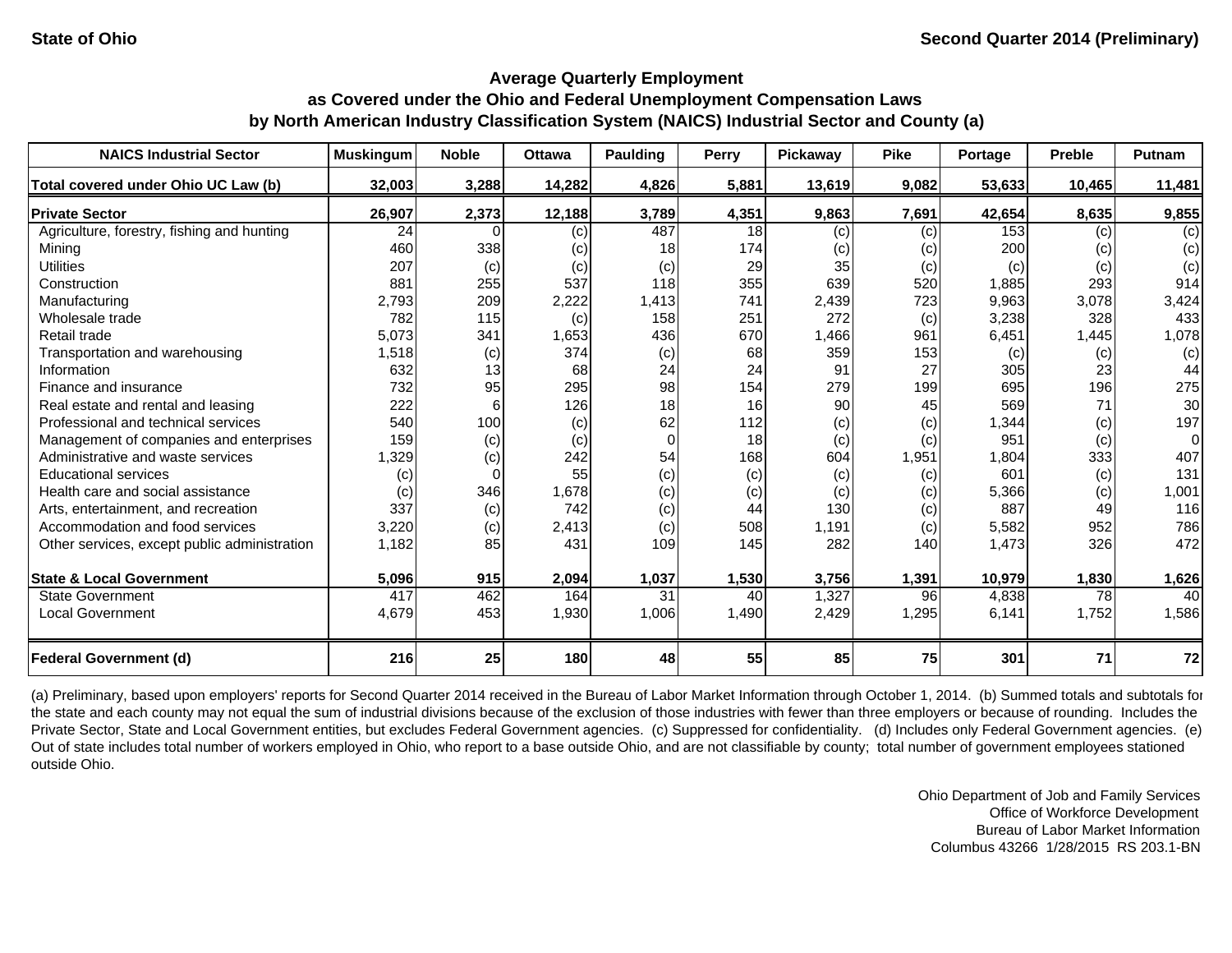| <b>NAICS Industrial Sector</b>               | <b>Richland</b> | <b>Ross</b> | <b>Sandusky</b> | <b>Scioto</b> | Seneca | <b>Shelby</b> | <b>Stark</b> | <b>Summit</b> | <b>Trumbull</b> | <b>Tuscarawas</b> |
|----------------------------------------------|-----------------|-------------|-----------------|---------------|--------|---------------|--------------|---------------|-----------------|-------------------|
| Total covered under Ohio UC Law (b)          | 50,548          | 25,603      | 25,669          | 22,994        | 18,724 | 26,264        | 158,323      | 258,859       | 69,346          | 35,985            |
| <b>Private Sector</b>                        | 43,398          | 20,852      | 22,401          | 18,317        | 16,069 | 23,881        | 140,407      | 231,988       | 60,115          | 31,228            |
| Agriculture, forestry, fishing and hunting   | 135             | 80l         | (c)             | (c)           | 93     | 110           | 380          | 69I           | 135             | 147               |
| Mining                                       | 12              | 26          | (c)             | (c)           | 134    |               | 810          | 117           | 97              | 689               |
| <b>Utilities</b>                             | (c)             | 184         | 44              | 92            | 103    | (c)           | 576          | 946           | 112             | 84                |
| Construction                                 | 1,952           | 694         | 937             | 795           | 956    | 1,439         | 7,112        | 10,168        | 2,616           | 1,294             |
| Manufacturing                                | 9,547           | 4,334       | 8,585           | 1,513         | 3,959  | 11,528        | 26,484       | 29,532        | 12,670          | 7,552             |
| Wholesale trade                              | 1,995           | 511         | 601             | 293           | 695    | 1,536         | 5,926        | 13,475        | 1,928           | 1,763             |
| Retail trade                                 | 6,563           | 3,778       | 2,725           | 2,955         | 2,166  | 1,912         | 19,189       | 29,634        | 10,010          | 4,376             |
| Transportation and warehousing               | (c)             | 697         | 687             | 484           | 644    | (c)           | 3,138        | 7,721         | 2,501           | 921               |
| Information                                  | 780             | 312         | 121             | 184           | 247    | 115           | 1,600        | 3,524         | 453             | 245               |
| Finance and insurance                        | 1,161           | 461         | 486             | 595           | 403    | 327           | 5,580        | 8,822         | 1,464           | 657               |
| Real estate and rental and leasing           | 397             | 123         | 337             | 236           | 61     | 114           | 1,677        | 2,453         | 940             | 328               |
| Professional and technical services          | 889             | 301         | 336             | 500           | 309    | (c)           | 4,616        | 13,463        | 1,306           | 890               |
| Management of companies and enterprises      | 48              | 231         | 197             | 88            | 58     | (c)           | 1,427        | 15,406        | 1,064           | 112               |
| Administrative and waste services            | 4,188           | 879         | 748             | 585           | 347    | 1,472         | 7,952        | 16,546        | 3,984           | 1,730             |
| <b>Educational services</b>                  | 445             | 141         | (c)             | 214           | 1,233  | (c)           | 2,820        | 3.758         | 431             | 179               |
| Health care and social assistance            | 7,567           | 4,679       | (c)             | 6,600         | 2,309  | (c)           | 27,899       | 41,566        | 10,762          | 5,103             |
| Arts, entertainment, and recreation          | 461             | 226         | 321             | 103           | 158    | 110           | 1,991        | 4,446         | 870             | 424               |
| Accommodation and food services              | 4,729           | 2,616       | 1,967           | 2,497         | 1,602  | 1,443         | 15,651       | 21,921        | 6,637           | 3,674             |
| Other services, except public administration | 1,378           | 580         | 739             | 557           | 594    | 639           | 5,579        | 8,421         | 2,133           | 1,059             |
| <b>State &amp; Local Government</b>          | 7,150           | 4,751       | 3,268           | 4,677         | 2,655  | 2,383         | 17,916       | 26,871        | 9,231           | 4,757             |
| <b>State Government</b>                      | 1,375           | 1,638       | 105             | 1,427         | 284    | 207           | 1,322        | 4,975         | 952             | 478               |
| <b>Local Government</b>                      | 5,775           | 3,113       | 3,163           | 3,250         | 2,371  | 2,176         | 16,594       | 21,896        | 8,279           | 4,279             |
| <b>Federal Government (d)</b>                | <b>580</b>      | 1,586       | 110             | 164           | 120    | 71            | 902          | 1,979         | 504             | 250               |

(a) Preliminary, based upon employers' reports for Second Quarter 2014 received in the Bureau of Labor Market Information through October 1, 2014. (b) Summed totals and subtotals for the state and each county may not equal the sum of industrial divisions because of the exclusion of those industries with fewer than three employers or because of rounding. Includes the Private Sector, State and Local Government entities, but excludes Federal Government agencies. (c) Suppressed for confidentiality. (d) Includes only Federal Government agencies. (e) Out of state includes total number of workers employed in Ohio, who report to a base outside Ohio, and are not classifiable by county; total number of government employees stationed outside Ohio.